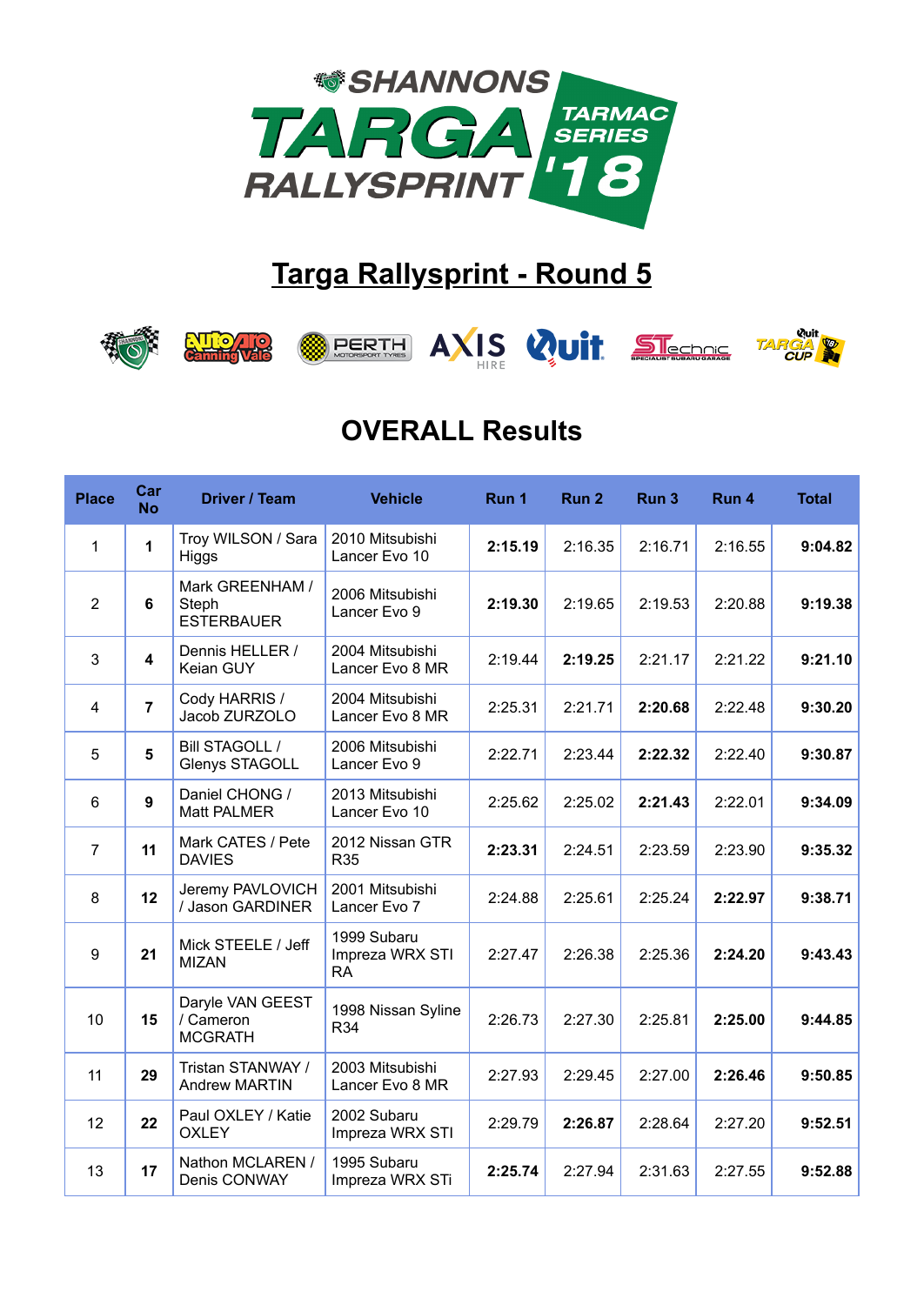| <b>Place</b> | Car<br><b>No</b> | Driver / Team                                     | <b>Vehicle</b>                                      | Run 1   | Run <sub>2</sub> | Run <sub>3</sub> | Run 4   | <b>Total</b> |
|--------------|------------------|---------------------------------------------------|-----------------------------------------------------|---------|------------------|------------------|---------|--------------|
| 14           | 16               | Tsung LEE /<br>Stephen<br><b>LAWRENCE</b>         | 2016 Porsche GT4                                    | 2:29.66 | 2:29.16          | 2:28.79          | 2:28.01 | 9:55.63      |
| 15           | 14               | Chris CARUSO /<br>Mandy LISTER                    | 2007 Chevrolet<br>Corvette                          | 2:27.99 | 2:28.80          | 2:29.75          | 2:29.47 | 9:56.02      |
| 16           | 40               | Darren WIESE /<br>Evan COCKRAM                    | 1976 Holden LX<br>Torana                            | 2:29.62 | 2:29.23          | 2:29.03          | 2:29.53 | 9:57.42      |
| 17           | 20               | Mick GOODMAN /<br>Jamie LISTER                    | 2006 Subaru<br>Impreza WRX STI<br>Spec <sub>R</sub> | 2:29.02 | 2:31.70          | 2:30.12          | 2:28.23 | 9:59.09      |
| 18           | 19               | Carl LOWTHER /<br><b>Adrian HUDMAN</b>            | 2005 Subaru<br>Impreza WRX                          | 2:30.70 | 2:30.00          | 2:29.18          | 2:29.39 | 9:59.28      |
| 19           | 37               | Lee MCILROY / Jo<br><b>MCILROY</b>                | 1994 Subaru<br><b>Liberty RS</b>                    | 2:28.54 | 2:30.81          | 2:30.06          | 2:30.08 | 9:59.50      |
| 20           | 10               | Steve METLITZKY /<br>Lauren CORNES                | 2004 Lotus Elise                                    | 2:30.99 | 2:33.16          | 2:28.32          | 2:27.54 | 10:00.01     |
| 21           | 13               | Cade BELL / Justin<br><b>WILLIS</b>               | 1999 Porsche GT3                                    | 2:32.74 | 2:30.86          | 2:30.37          | 2:26.24 | 10:00.22     |
| 22           | 27               | Colin YOUD /<br><b>Richard WRAIT</b>              | 2003 Mitsubishi<br>Lancer Evo 8                     | 2:31.07 | 2:31.11          | 2:29.87          | 2:30.28 | 10:02.34     |
| 23           | 26               | Wayne<br><b>HENDERSON / Alex</b><br><b>BUTLER</b> | 2009 BMW 135                                        | 2:33.46 | 2:30.77          | 2:29.79          | 2:28.91 | 10:02.95     |
| 24           | 23               | Drew NUTTON /<br>Minh NGUYEN                      | 1999 Mitsubishi<br>Lancer Evo 6                     | 2:33.50 | 2:29.92          | 2:30.74          | 2:30.87 | 10:05.04     |
| 25           | 33               | Bruce LAKE /<br>Geoffrey CUMMINS                  | 1971 Datsun 240Z                                    | 2:31.98 | 2:33.12          | 2:30.92          | 2:34.48 | 10:10.52     |
| 26           | 31               | Simon LINGFORD /<br>Susannah<br><b>LINGFORD</b>   | 1973 Datsun 240Z                                    | 2:32.72 | 2:33.50          | 2:32.45          | 2:32.91 | 10:11.59     |
| 27           | 24               | Rod WILLIS / Ian<br><b>DURY</b>                   | 1990 Mazda MX5                                      | 2:34.11 | 2:33.18          | 2:32.43          | 2:31.90 | 10:11.63     |
| 28           | 18               | Byron ELLEMENT /<br>Dean MCLARDY                  | 2009 Ford Focus                                     | 2:35.11 | (P)<br>2:37.34   | 2:33.04          | 2:32.07 | 10:17.58     |
| 29           | 39               | Damien CHANDLER<br>/ Cameron<br><b>MCGRATH</b>    | 1989 Nissan<br>Skyline                              | 2:35.03 | 2:34.56          | 2:34.94          | 2:35.45 | 10:19.99     |
| 30           | 28               | Alan LANDMAN /<br>Lindsay WOOD                    | 1994 Toyota<br>Chaser                               | 2:36.15 | 2:34.00          | 2:37.65          | 2:33.08 | 10:20.90     |
| 31           | 44               | Matthew<br>ARMSTRONG /<br><b>Greg ARMSTRONG</b>   | 1986 Mazda RX7                                      | 2:38.06 | 2:34.42          | 2:33.12          | 2:36.48 | 10:22.10     |
| 32           | 36               | Joseph NG /<br>Michelle NG                        | 2011 Volkswagen<br>Golf GTI                         | 2:39.49 | 2:36.36          | 2:33.96          | 2:33.30 | 10:23.12     |
| 33           | 34               | Stan WILKINS / Luis<br><b>BENNET</b>              | 1992 Honda Civic<br>EG                              | 2:42.21 | 2:35.05          | 2:34.06          | 2:35.13 | 10:26.46     |
| 34           | 41               | Hudson SFORCINA<br>/ Mark SFORCINA                | 2000 Subaru<br>Impreza WRX                          | 2:38.47 | 2:36.54          | 2:36.92          | 2:38.43 | 10:30.38     |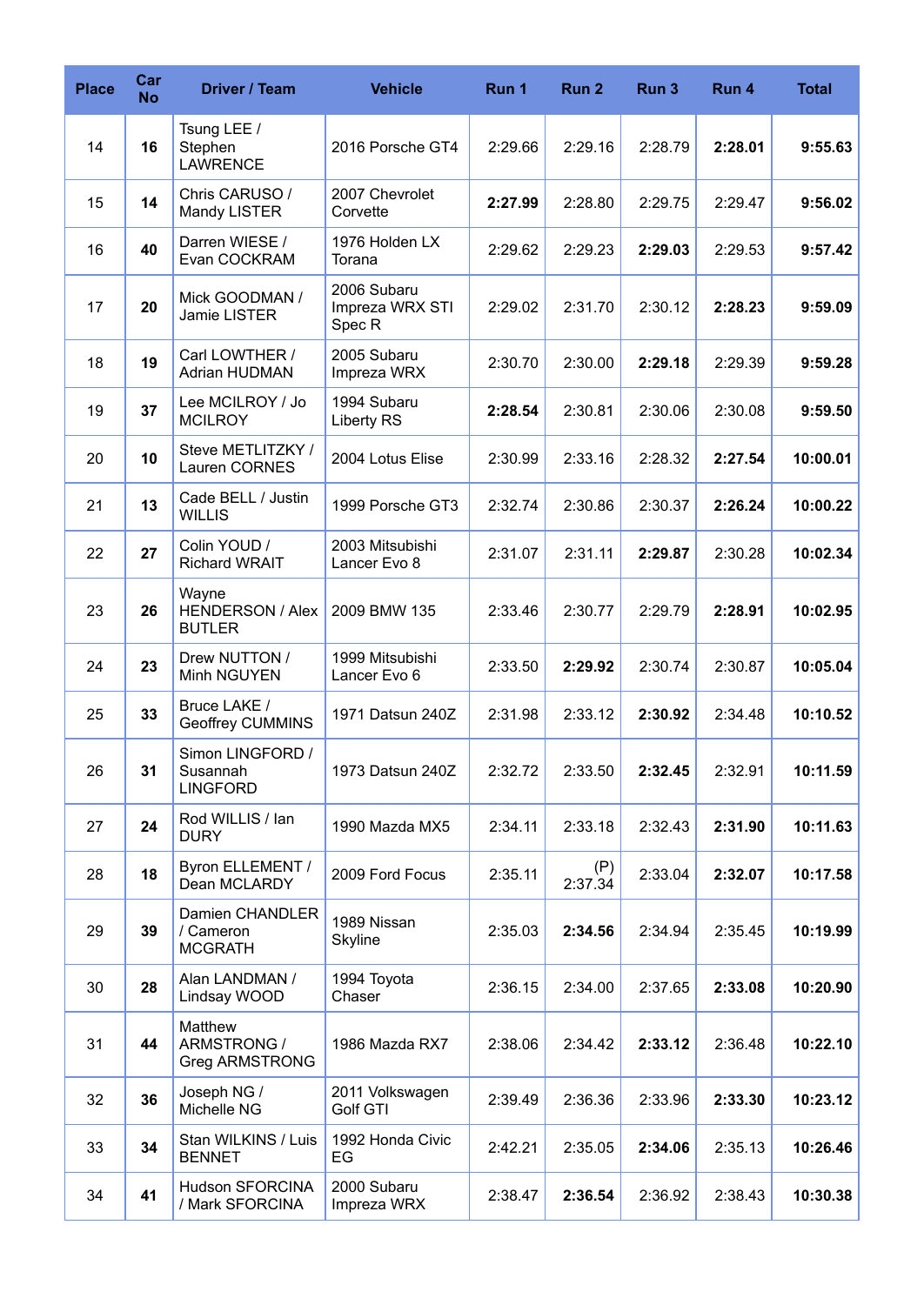| <b>Place</b> | Car<br><b>No</b> | <b>Driver / Team</b>                                | <b>Vehicle</b>                                      | Run 1          | Run 2   | Run <sub>3</sub> | Run 4          | <b>Total</b> |
|--------------|------------------|-----------------------------------------------------|-----------------------------------------------------|----------------|---------|------------------|----------------|--------------|
| 35           | 32               | Peter MOUNTAIN /<br>Elle KANE                       | 1996 BMW E36                                        | 2:39.13        | 2:37.67 | 2:35.13          | (P)<br>2:38.87 | 10:30.81     |
| 36           | 46               | Andrew CARRICK /<br>Alex CARRICK                    | 1975 Ford Escort                                    | 2:38.31        | 2:38.92 | 2:36.08          | 2:38.22        | 10:31.54     |
| 37           | 51               | Peter HAY / Gene<br><b>SCHNEIDER</b>                | 1996 Toyota Celica<br>GT4                           | 2:39.99        | 2:40.26 | 2:38.29          | 2:36.12        | 10:34.67     |
| 38           | 38               | Justin WILLIS /<br>Cade BELL                        | 1999 Porsche GT3                                    | 2:42.87        | 2:41.88 | 2:37.44          | 2:37.52        | 10:39.73     |
| 39           | 42               | David HODGES /<br>Anna HODGES                       | 2013 Holden SSV                                     | 2:38.08        | 2:41.69 | 2:41.33          | 2:39.22        | 10:40.33     |
| 40           | 43               | Sean ARTHUR /<br><b>Bradley HOYLE</b>               | 1988 Nissan<br>Skyline R31                          | 2:47.73        | 2:40.36 | 2:38.50          | 2:38.43        | 10:45.04     |
| 41           | 65               | Steve JAMES /<br>Nicholas BENTLEY                   | 2009 Subaru WRX                                     | 2:43.86        | 2:43.76 | 2:41.90          | 2:40.58        | 10:50.11     |
| 42           | 47               | John MCDONALD /<br>Cindy GIELINGH<br><b>JONES</b>   | 1998 Subaru<br>Impreza WRX                          | 2:43.10        | 2:41.70 | 2:42.67          | 2:42.91        | 10:50.39     |
| 43           | 52               | Ben THOMPSON /<br>Sally BURDETT                     | 1992 Subaru RS<br>Liberty                           | 2:41.94        | 2:44.32 | 2:43.38          | 2:41.28        | 10:50.93     |
| 44           | 55               | Bryan SMITH / Jenni<br><b>GERDEI</b>                | 1998 Subaru<br>Impreza WRX STi                      | 2:44.21        | 2:42.32 | 2:41.12          | 2:43.31        | 10:50.98     |
| 45           | 48               | Dave ALLAN / Rob<br><b>LIGHTFOOT</b>                | 1998 Nissan<br>Skyline                              | 2:48.42        | 2:40.72 | 2:42.45          | 2:41.08        | 10:52.69     |
| 46           | 56               | Shane EDWARDS /<br>Tarni FORTUNE                    | 2006 Holden SS<br>Crewman                           | 2:45.73        | 2:45.95 | 2:45.28          | 2:43.94        | 11:00.91     |
| 47           | 57               | Mike ROWSTON /<br><b>Thomas WILLIAMS</b>            | 1999 Subaru<br>Impreza WRX                          | 2:47.83        | 2:45.28 | 2:46.71          | 2:45.95        | 11:05.78     |
| 48           | 63               | Jake BURTON /<br><b>Braiden VAN</b><br><b>KEULE</b> | 1998 Nissan<br><b>Skyline</b>                       | 2:46.34        | 2:43.83 | 2:40.02          | 2:58.20        | 11:08.40     |
| 49           | 67               | Kenny TRAN / Aidan<br>DELANY-GOULD                  | 1993 Honda<br>Integra                               | 2:53.62        | 2:48.79 | 2:44.16          | 2:46.17        | 11:12.74     |
| 50           | 58               | Courtney BISHOP /<br>Matt BISHOP                    | 2016 Ford Focus<br><b>RS</b>                        | 2:47.98        | 2:48.64 | 2:48.56          | 2:52.31        | 11:17.50     |
| 51           | 45               | Ian HILLS / Steve<br>CALLAGHAN                      | 1974 Ford Escort                                    | (P)<br>2:50.17 | 2:50.39 | 2:48.02          | 2:49.06        | 11:17.65     |
| 52           | 61               | John TRAVIS /<br>Geoffrey CUMMINS                   | 1989 Mazda MX5<br>1.6 Turbo                         | 2:51.40        | 2:52.23 | 2:50.14          | (P)<br>2:56.89 | 11:30.67     |
| 53           | 60               | Rob PARISH /<br><b>Kelsey GERDEI</b>                | 1993 Subaru<br><b>Liberty RS</b>                    | 2:51.40        | 2:50.63 | 2:59.09          | 2:52.45        | 11:33.59     |
| 54           | 49               | Lindsay WOOD /<br>Alan LANDMAN                      | 1994 Toyota MR2                                     | 2:48.16        | 2:54.27 | 3:00.94          | 2:54.50        | 11:37.88     |
| 55           | 59               | Jack FIRTH / Dave<br><b>CHRISTIAN</b>               | 2008 subaru<br>Impreza WRX STi<br>Spec <sub>R</sub> | 2:59.21        | 2:55.13 | 2:53.27          | 2:55.86        | 11:43.49     |
| 56           | 69               | Peter BASKOVICH /<br>Lindsay WOOD                   | 1988 Toyota GT-<br><b>APEX Levin</b>                | 2:57.57        | 2:55.28 | 2:55.85          | 2:56.24        | 11:44.95     |